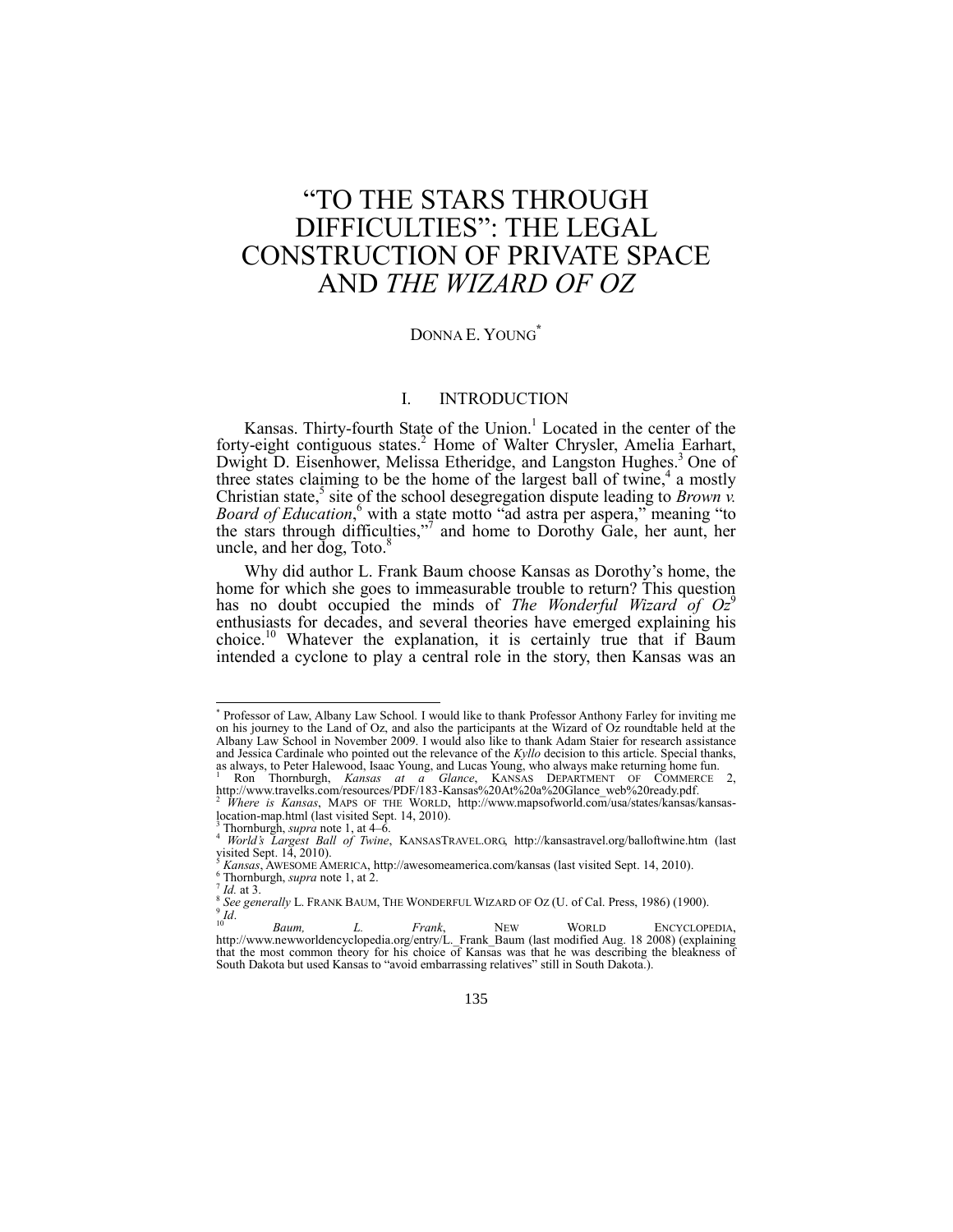ideal choice.<sup>11</sup> Likewise, if he wanted a place that provides a stark contrast to the colorful diversity of Oz, then Kansas—known for its wide-open prairies,<sup>12</sup> small population,<sup>13</sup> and big sky<sup>14</sup>—seems to be an apt comparator. And perhaps coincidentally, the state's motto, "To the Stars" Through Difficulties,"<sup>15'</sup> captures perfectly the tale of Dorothy Gale's quest to return home under difficult and challenging circumstances. A more nuanced examination would acknowledge that Kansas's centrality in *The Wonderful Wizard of Oz* provides a rich allegory from which one can examine various literary, psychological, sociological, and political theories.<sup>16</sup>

<span id="page-1-0"></span>For those interested in examining the Anglo-American legal treatment of the home, Baum's Kansas provides a superb opportunity to explore the elevated status of the home and the consequent difficulty that the law has had in protecting those who are relegated to work, or associated with working in the private sphere of the family home. It is the family home where violence, subjugation, and physical and mental abuse often originate but receive limited governmental oversight. <sup>17</sup> That *The Wonderful Wizard of Oz*, a classic American children's story, could act as the basis for such a critical examination of the legal treatment of the home derives not only from its simple narrative, fine imagery, rich dialogue, and appealing story line, but also from the formidable critique found within the pages themselves.

The choice of Kansas ultimately works. It works not only because of the necessary contrast between it and Oz but also because it represents something authentic to many Americans. That is, it represents home, a place against which few other places can compete for our true affections: the most recognizable domicile in American popular culture.<sup>18</sup> But what is it about Kansas that represents home? Baum's Kansas is able to capture the enduring, ideal symbol of the American home—family, hard work,

 $11$ <sup>11</sup> *U.S. Tornado Climatology,* NATIONAL CLIMATIC DATA CENTER, <http://www.ncdc.noaa.gov/oa/climate/severeweather/tornadoes.html#maps> (last updated Apr. 10, 2008) (Kansas belongs to a section of States that make up "Tornado Alley" and has the second highest average violent tornadoes of any state next to Texas.). <sup>12</sup> Kansas Travel and Tourism Div., Kansas Dep't of Commerce, *Kansas Fast Facts,* KANSAS AS BIG AS

YOU THINK, http://www.travelks.com/s/index.cfm?aid=25 (last visited Sep. 23, 2010).

<sup>13</sup> *Id.* <sup>14</sup> *Id*.

<sup>15</sup> *Kansas Symbols, State Mottos*, SHG RESOURCES, http://www.shgresources.com/ks/symbols/motto (last visited Sept. 23, 2010). <sup>16</sup> *See, e.g.*, Henry Littlefield, *The Wizard of Oz: Parable on Populism*, 16 AM. Q. 47–58 (1964)

<sup>(</sup>arguing that the WIZARD OF OZ is a populist allegory in the context of late nineteenth century politics); Todd Gardner, *Responses to Littlefield: The Wizard of Oz*, TURN ME ON, DEAD MAN, [http://www.turnmeondeadman.com/index.php?option=com\\_content&view=article&id=54&Itemid=67](http://www.turnmeondeadman.com/index.php?option=com_content&view=article&id=54&Itemid=67) (last visited Sept. 23, 2010); WILLIAM R. LEACH, LAND OF DESIRE: MERCHANTS, POWER, AND THE RISE OF A NEW AMERICAN CULTURE 248–60 (1994) (using the tales of Oz to demonstrate the benefits of capitalism).

<sup>&</sup>lt;sup>17</sup> *Location*, BUREAU OF JUSTICE STATISTICS, http://bjs.ojp.usdoj.gov/index.cfm?ty=tp&tid=44 (last updated May 5, 2010) (last visited Oct. 16, 2010) (explaining that one in three violent crimes occur in<br>or near the home, and eighteen percent of those crimes occur in the home directly).<br><sup>18</sup> Dorothy's quest to return hom

that law students encounter in their first year of law school. For example, the story of Dorothy's quest to return home provides an apt definition of the term "domicile." "Domicile. That place where a man has his true, fixed and permanent home and principal establishment and to which whenever he is absent he has the intention of returning." BLACK's LAW DICTIONARY 435 (5th ed. 2003).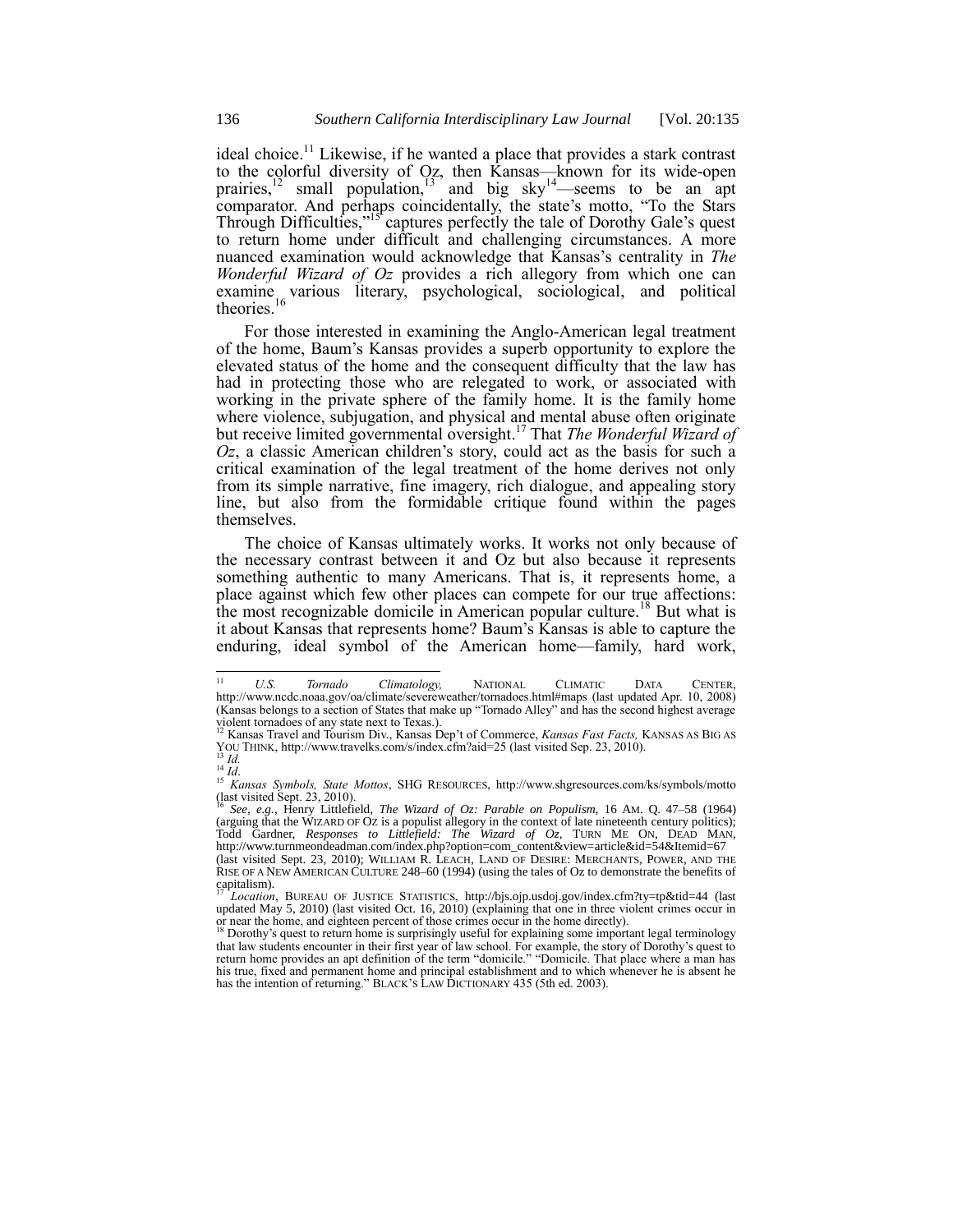Christian values, thrift, strict childrearing, etc.<sup>19</sup> But at periods during Dorothy's journey, Baum invites the reader to question this ideal.

#### <span id="page-2-1"></span><span id="page-2-0"></span>II. "BE IT EVER SO HUMBLE, THERE'S NO PLACE LIKE  $HOME^{\prime,20}$

I suspect that most adults who have been raised in North America and elsewhere have, at some point, seen the 1939 movie *The Wizard of Oz* starring Judy Garland<sup>21</sup> or at least know of the adventures of Dorothy in the land of Oz. I also suspect that a large segment of these adults, however, have not read the original 1900 novel, *The Wonderful Wizard of Oz*. The novel is sufficiently different from the film in tone and texture that one can certainly consider the film related but not completely true to the novel. Both, however, are classics. One of the most interesting differences between the novel and film is found in the depiction of Kansas as home. In both novel and film, Dorothy longs to be home from the moment the cyclone takes her to the land of Oz, through her sometimes perilous, but always exciting adventures, and until her wish to return is at last fulfilled.<sup>2</sup> Her adventure, therefore, though full of excitement and suspense, is ultimately a journey forever home. Dorothy's home in both the film and novel is bleak and uncompromising.<sup>23</sup> In the film, however, it is nonetheless depicted in such a way as to provide a greater scope for understanding the appeal of her home in Kansas. For example, though none of the Kansas adults in the film are particularly appealing,  $24$  they are nonetheless more complex and nuanced than Aunt Em and Uncle Henry are in the novel. Aunt Em's and Uncle Henry's colorlessness and sternness in the novel are departed from in the film. The film manages to humanize them in a way that apparently Baum, in the novel, refuses to  $do^2$ . Additionally, not only does the film introduce five additional characters who do not appear in Baum's novel but those same five characters also become central to Dorothy's later adventures in  $Oz^{26}$  For example, there are the three farm hands who, later in the film, become the Scarecrow, the

<sup>&</sup>lt;sup>19</sup> "The only truly lasting interpretation is one that can be understood by children as well as adults, regardless of political leanings or era. In that light, Oz is the quintessential American success story, wherein an ordinary child, alone and friendless in a desolate land, attains her goals through hard work, friendship, and self-reliance." Sarah Hamilton, *Over the Rainbow and Down the Rabbit Hole: Law and*<br>*Order in Children's Literature*, 81 N.D. L. Rev. 75, 98 (2005).<br><sup>20</sup> The melody of John Howard Payne's *Home, Sweet Home* 

*The Wizard of Oz.* THE WIZARD OF OZ (Metro-Goldwyn-Mayer 1939). The phrase "there's no place like home" is spoken by Dorothy when she explains to the Scarecrow her reasons for wanting to return to Kansas. THE WIZARD OF OZ*,* supra not[e 20;](#page-2-0) JOHN HOWARD PAYNE, *Home, Sweet Home*, *in* CLARI: OR, THE MAID OF MILAN  $(1823)$ .

<sup>21</sup> THE WIZARD OF OZ, *supra* not[e 20.](#page-2-0)

<sup>22</sup> *See generally* BAUM, *supra* note [8;](#page-0-1) THE WIZARD OF OZ, *supra* not[e 20.](#page-2-0)

<sup>&</sup>lt;sup>23</sup> THE WIZARD OF OZ, *supra* not[e 20.](#page-2-0)

<sup>&</sup>lt;sup>24</sup> *Id.* In the film version, none of the adults are sympathetic to the pending plight of Dorothy and her dog, Toto. *Id.* As the storm begins to rage, the adults are more concerned for the horses than for Dorothy. *Id.* This is further demonstrated when they enter the storm cellar without Dorothy and Toto and do not open it when Dorothy attempts to enter. *Id.* 

*Id. supra* not[e 20.](#page-2-0) In the film, the adults are scurrying about, forever busy; Aunt Em and Uncle Henry make multiple references to having to work to make money and to the fact that if the farmhands do not work hard they will be out of a job. *Id.* 

Id. The characters are: the three farmhands, Hunk, Hickory, and Zeke; the traveling magician, Professor Marvel; and Miss Gulch, who wants to have Toto put down. *Id.*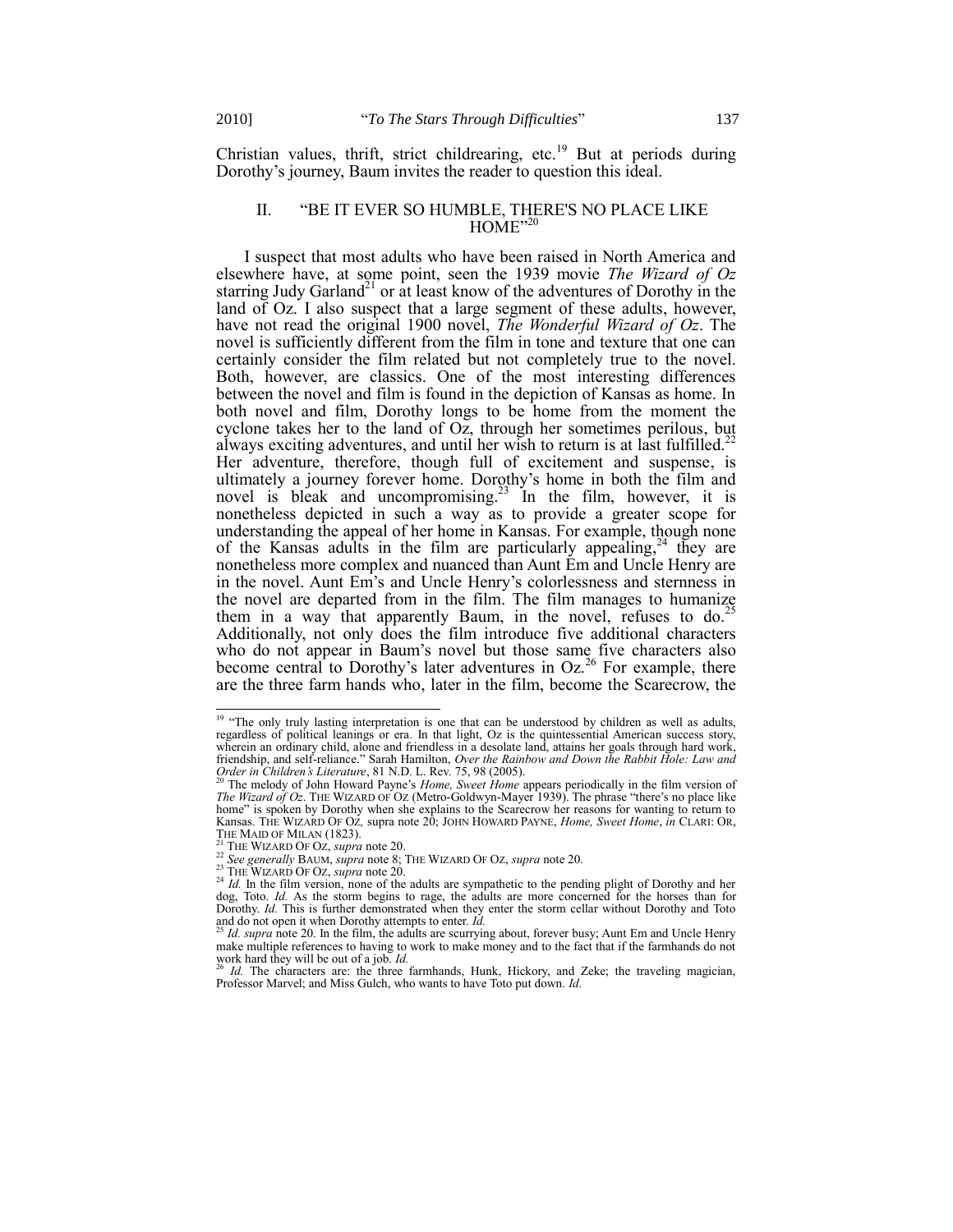Tin Woodman, and the Cowardly Lion.<sup>27</sup> Moreover, the novel does not attempt to present any appealing or redeeming detail of Kansas.<sup>28</sup> This ought to come as a surprise for those who read the novel after seeing the film.

In his novel, Baum intends that the reader spend as little time as possible in Kansas. The journey begins at once.<sup>29</sup> After finding herself in a whirlwind that takes her to a strange land, Dorothy seeks to return home.<sup>3</sup> This journey, and the friends and foes who she meets along the way comprise the story of *The Wonderful Wizard of Oz*. <sup>31</sup> Her longing for home is considerable and does not diminish throughout the story even when she meets some lifelong friends—friends who ultimately teach her courage, love, and respect, and provide her the unique opportunity to lead.<sup>3</sup>

For those reading the novel after having seen the film, one of the most striking differences between the novel and the film is the description of Dorothy's Kansas home.<sup>33</sup> In the novel, Dorothy's family and home in Kansas are described in exceedingly bleak terms.<sup>34</sup> By the time that Dorothy is orphaned and comes to live with her new family, her Aunt Em has had the life wrung out of her:

When Aunt Em came there to live she was a young, pretty wife. The sun and wind had changed her, too. They had taken the sparkle from her eyes and left them a sober gray; they had taken the red from her cheeks and lips, and they were gray also. She was thin and gaunt, and never smiled, now. When Dorothy, who was an orphan, first came to her, Aunt Em had been so startled by the child's laughter that she would scream and press her hand upon her heart whenever Dorothy's merry voice reached her ears; and she still looked at the little girl with wonder that she could find anything to laugh at. $35$ 

Likewise, Dorothy's Uncle Henry is extremely hard-working but drained of spirit: ―Uncle Henry never laughed. He worked hard from morning till night and did not know what joy was. He was gray also, from his long beard to his rough boots, and he looked stern and solemn, and rarely spoke."<sup>36</sup>

As a result, Dorothy's home and its surroundings could not be more uninviting:

Dorothy lived in the midst of the great Kansas prairies, with Uncle Henry, who was a farmer, and Aunt Em, who was the farmer's

 $^{27}$  The film version uses slightly different names for some of the characters. For example, in the novel the Tin Man is the "Tin Woodman." For the sake of consistency I will use the names as they appear in Baum's rendition.

<sup>28</sup> BAUM, *supra* not[e 8,](#page-0-1) at 57–59*.*

<sup>29</sup> *See generally id*.

<sup>30</sup> *Id.* at 9–10. <sup>31</sup> *See id*.

<sup>32</sup> *See id.*

<sup>33</sup> *Compare* THE WIZARD OF OZ*, supra* not[e 20,](#page-2-0) *with* BAUM, *supra* not[e 8,](#page-0-1) at 7–8.

<sup>34</sup> BAUM, *supra* not[e 8,](#page-0-1) at 7–8.

 $35$   $\overline{Id}$ . at 8.

<sup>36</sup> *Id.* at 9.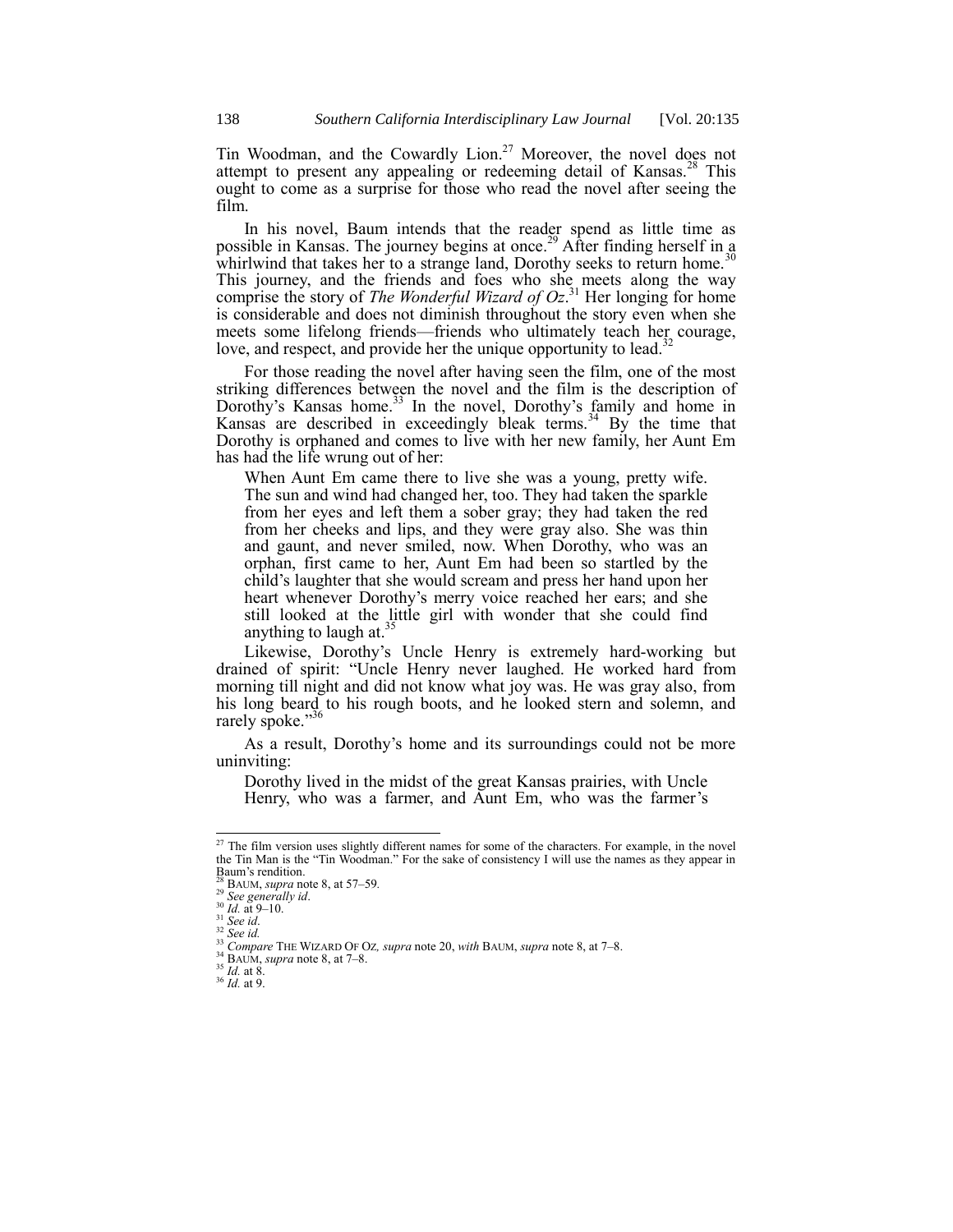wife. Their house was small, for the lumber to build it had to be carried by wagon many miles. There were four walls, a floor and a roof, which made one room; and this room contained a rusty looking cooking stove, a cupboard for the dishes, a table, three or four chairs, and the beds. Uncle Henry and Aunt Em had a big bed in one corner, and Dorothy a little bed in another corner. There was no garret at all, and no cellar—except a small hole dug in the ground, called a cyclone cellar, where the family could go in case one of those great whirlwinds arose, mighty enough to crush any building in its path. It was reached by a trap-door in the middle of the floor, from which a ladder led down into the small, dark hole.

When Dorothy stood in the doorway and looked around, she could see nothing but the great gray prairie on every side. Not a tree nor a house broke the broad sweep of flat country that reached the edge of the sky in all directions. The sun had baked the plowed land into a gray mass, with little cracks running through it. Even the grass was not green, for the sun had burned the tops of the long blades until they were the same gray color to be seen everywhere. Once the house had been painted, but the sun blistered the paint and the rains washed it away, and now the house was as dull and gray as everything else. $3<sup>3</sup>$ 

The obvious question is, then, why is Dorothy so desperate to return to a land so dreary and cheerless and a family so forlorn. Her sole joy at home is her dog Toto,<sup>38</sup> but since he was swept away to the Land of Oz with Dorothy, there is no need to return to Kansas for his company. Unlike in the film version, there are no friendly farmhands or traveling magicians to draw her back home in the novel. Moreover, the land of Oz where she lands is marvelous in contrast to the ugliness of Kansas. In Oz:

There were lovely patches of green sward all about, with stately trees bearing rich and luscious fruits. Banks of gorgeous flowers were on every hand, and birds with rare and brilliant plumage sang and fluttered in the trees and bushes. A little way off was a small brook, rushing and sparkling along between green banks, and murmuring in a voice very grateful to a little girl who had lived so long on the dry, gray prairies.<sup>39</sup>

Dorothy's uncritical embrace of her home, or the status quo, is somewhat perplexing. Yet it is understandable, indeed expected, by most readers that Dorothy would yearn to return home. Again, the question is why. Baum invites this question. As a children's author who socializes

*Id.* at 10.

<sup>&</sup>lt;sup>37</sup> *Id.* at 7–8. *See also* Littlefield, *supra* note [16](#page-1-0), at 51 (describing Dorothy's home: "On [the farm] a deadly environment dominates everyone and everything except Dorothy and her pet. The setting is Old Testament and nature seems grayly impersonal and even angry.").<br><sup>38</sup> It was Toto that made Dorothy laugh, and saved her from growing as gray as her other surroundings.

Toto was not gray; he was a little black dog, with long, silky hair and small black eyes that twinkled merrily on either side of his funny, wee nose. Toto played all day long, and Dorothy played with him, and loved him dearly." BAUM, *supra* not[e 8,](#page-0-1) at 9.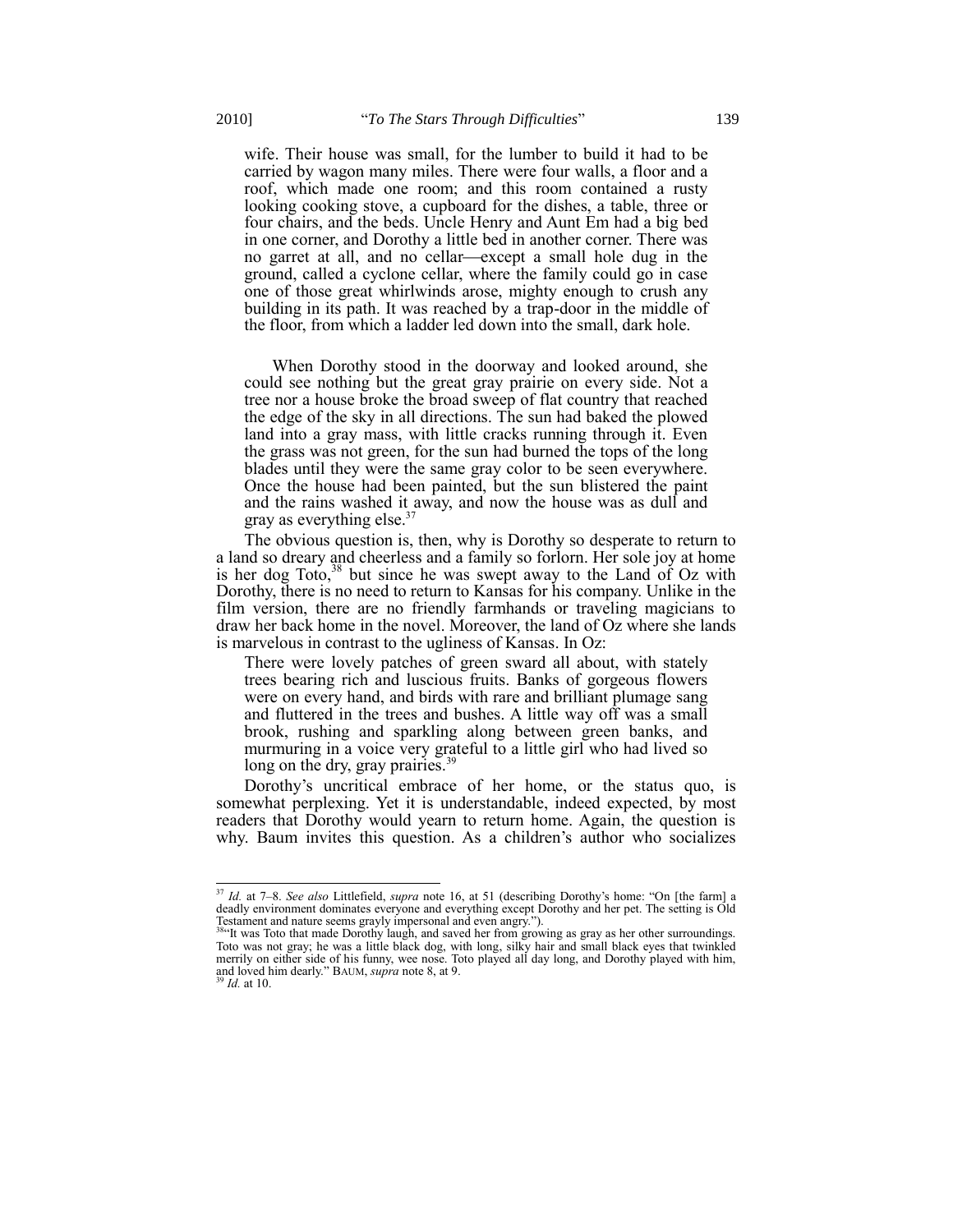children to the rules and norms of society, $40$  Baum's success is found not only in inviting these questions, but also in providing a simple, childfriendly answer. The adult reader, however, gets the strong impression that the answer that Baum gives is not quite as simple. The following exchange between Dorothy and the Scarecrow exemplifies the difficulty one might have in crediting her longing to be home despite the dreariness and depravation awaiting her on her return:

―Tell me something about yourself, and the country you came from," said the Scarecrow, when she had finished her dinner. So she told him all about Kansas, and how gray everything was there, and how the cyclone had carried her to this queer Land of Oz. The Scarecrow listened carefully, and said,

―I cannot understand why you should wish to leave this beautiful country and go back to the dry, gray place you call Kansas."

"That is because you have no brains," answered the girl. "No matter how dreary and gray our homes are, we people of flesh and blood would rather live there than in any other country, be it ever so beautiful. There is no place like home.<sup>9</sup>

The Scarecrow sighed.

"Of course I cannot understand it," he said. "If your heads were stuffed with straw, like mine, you would probably all live in the beautiful places, and then Kansas would have no people at all. It is fortunate for Kansas that you have brains."<sup>41</sup>

Of course it is clear to the reader very early on that the Scarecrow is not suffering from a want of brains. He is clearly the best problem solver of the four companions. His insight and planning allow the four friends to escape untold dangers.<sup>42</sup> When the Scarecrow concludes that people must have brains because otherwise they would all live in wonderful places like Oz,<sup>43</sup> Baum is inviting us to question our own choices of the place we call home. How wonderfully ironic. In order to live in a dull, gray place like the Kansas portrayed in the novel one must have brains,<sup>44</sup> because only those with brains can explain why someone would choose Kansas over Oz. But in both the novel and film, Kansas, or home, cannot compete on a rational level with the world of Oz. Yet on an emotional level, the world of Oz does not stand a chance against Kansas. The novel addresses the question as to how Kansas can possibly compete against Oz for Dorothy's loyalty. In its closing chapter, "Home Again":

Aunt Em had just come out of the house to water the cabbages when she looked up and saw Dorothy running toward her.

 $^{43}$  *Id.* at 41.

<sup>&</sup>lt;sup>40</sup> HAMILTON, *supra* note [19](#page-2-1), at 79 ("Children's literature provides an alternative method of social education. The fictional world of literature, and particularly the use of magic and the surreal, enables children to see cause-and-effect relationships between rules and punishments that are normally more amorphous. In real life, a child with no understanding of private property rights may not comprehend why it is so important to stay off the neighbor's lawn, but in a fairy tale, a child who enters another's property may find herself surrounded by angry bears.").

BAUM, *supra* not[e 8,](#page-0-1) at 41.

<sup>42</sup> *See id.*

<sup>44</sup> *Id.*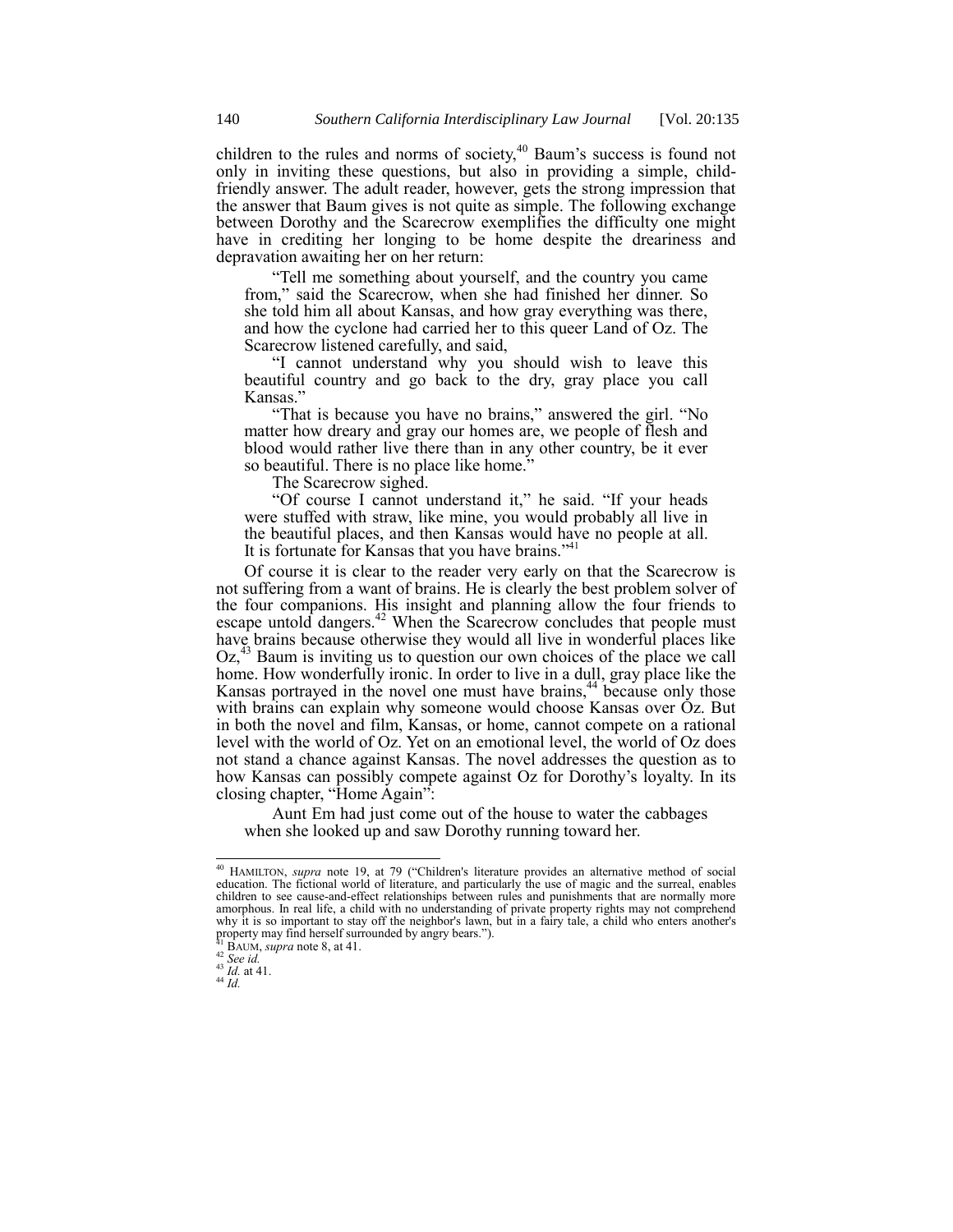"My darling child!" she cried, folding the little girl in her arms and covering her face with kisses; "where in the world did you come from?"

"From the Land of Oz," said Dorothy, gravely. "And here is Toto, too. And oh, Aunt Em! I'm so glad to be at home again!"<sup>45</sup>

The joy that is felt by a loved one's adoring embrace is powerful indeed and is clearly an irresistible pull toward home, no matter where home happens to be. And perhaps ultimately that is the easiest and best answer to the question, unworthy of further comment. A more nuanced answer, however, would surely take into consideration that Dorothy was leaving a magnificent magical land where she had grouped together another family of sorts. It was a family not related by blood—in fact, we do not even know if her Kansas family is related by blood<sup>46</sup>—but by sharing a common experience, caring for each other, facing danger together, overcoming hardship and deprivation, and eventually succeeding in attaining the one thing most important to each, it became a family.<sup>47</sup> In the following exchanges, Dorothy explains how important it is to go home. First, Dorothy explains the importance in a dialogue between herself and the Wizard of Oz:

Again the eyes looked at her sharply, and they saw she was telling the truth. Then Oz asked,

"What do you wish me to do?"

"Send me back to Kansas, where my Aunt Em and Uncle Henry are," she answered earnestly. "I don't like your country, although it is so beautiful. And I am sure Aunt Em will be dreadfully worried over my being away so long."<sup>48</sup>

Second, Dorothy explains the importance to Glinda the Witch of the South:

"My greatest wish now," she added, "is to get back to Kansas, for Aunt Em will surely think something dreadful has happened to me, and that will make her put on mourning; and unless the crops are better this year than they were last, I am sure Uncle Henry cannot afford it. $349$ 

The earnestness with which Dorothy wishes to return home and the thoughtful consideration of the feelings of her Aunt and Uncle are touching. Baum makes it easy for the reader to relate to her predicament. More challenging is Baum's subtle appeal to the reader to question this ideal depiction of home.

 $^{45}$  *Id.* at 253.

<sup>46</sup> *Id.* at 19–50. <sup>47</sup> *See generally id.*

<sup>48</sup> *Id.* at 122.

<sup>49</sup> *Id.* at 246.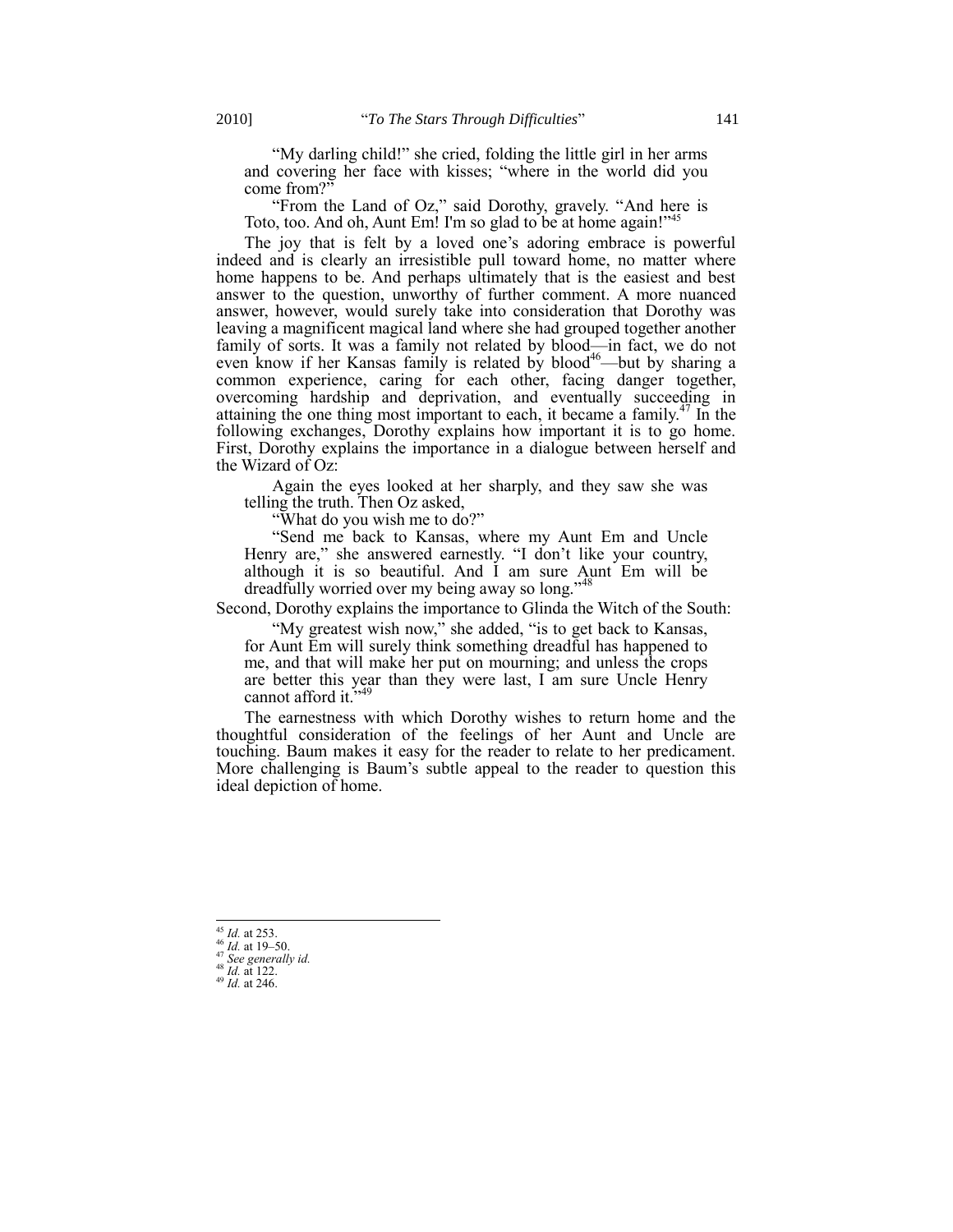#### III. IN THE LAW THERE REALLY IS NO PLACE LIKE HOME: GOVERNMENTAL RELUCTANCE TO REGULATE THE **HOME**

It is interesting to see a common societal view of the importance of the home so thoroughly reflected in the law's treatment of the family home. As in the popular imagination, the home holds an exalted, near-sacred status in Anglo-American jurisprudence. Its ideological connection to private family relations and its declared importance as the basis for societal growth and success has resulted in a legal posture that preserves the home as an institution, the sanctity of which ought not to be disturbed by the state. $50$ Some of the strongest manifestations of this posture can be seen in important constitutional cases. For example, in the *Kyllo* decision, the Supreme Court of the United States held that the government's use of a thermal imaging device to detect heat in one's home constituted an unlawful search in violation of one's expectation of privacy in the home.<sup>51</sup> The Court was concerned that although the device could detect the presence of a marijuana growing operation within the home, its ability to reveal intimate details about the home infringed on the defendant's privacy rights as guaranteed under the United States Constitution. The Supreme Court held:

<span id="page-7-0"></span>The Fourth Amendment provides that "[t]he right of the people to be secure in their persons, houses, papers, and effects, against unreasonable searches and seizures, shall not be violated." "At the very core" of the Fourth Amendment "stands the right of a man to retreat into his own home and there be free from unreasonable governmental intrusion."<sup>52</sup>

Therefore, "with few exceptions, the question whether a warrantless search of a home is reasonable and hence constitutional must be answered no."<sup>53</sup>

Other areas of criminal law are replete with instances of special treatment of the home. For example, until the relatively recent overhaul of state criminal law statutes in the 1980s recognizing the crime of marital rape, husbands were free to have coerced sex with their spouses without legal consequence.<sup>54</sup> Likewise, criminalization of the practice of domestic/spousal abuse only became widespread in the United States in the 1980s.<sup>55</sup> Much of this positive change in the law was the result of a sustained feminist critique of the irrationality of the law's devotion to the private/public dichotomy; a dichotomy responsible for the failure, or

<span id="page-7-1"></span><sup>50</sup> *See, e.g.*, *infra* text accompanying note[s 51](#page-7-0)–[55.](#page-7-1) <sup>51</sup> Kyllo v. United States, 533 U.S. 27, 40 (2001).

 $52$  *Id.* at 31 (citations omitted) (citing [Silverman v. United States, 365 U.S. 505, 511 \(1961\)\)](http://web2.westlaw.com/find/default.wl?tf=-1&rs=WLW10.08&serialnum=1961125447&fn=_top&sv=Split&tc=-1&findtype=Y&ordoc=2001500813&db=708&vr=2.0&rp=%2ffind%2fdefault.wl&pbc=023300CD).

<sup>53</sup> *Id.* (citing [Illinois v. Rodriguez, 497 U.S.](http://web2.westlaw.com/find/default.wl?tf=-1&rs=WLW10.08&serialnum=1990096214&fn=_top&sv=Split&tc=-1&findtype=Y&ordoc=2001500813&db=708&vr=2.0&rp=%2ffind%2fdefault.wl&pbc=023300CD) 177, 181 (1990); [Payton v. New York, 445 U.S. 573, 586](http://web2.westlaw.com/find/default.wl?tf=-1&rs=WLW10.08&serialnum=1980111413&fn=_top&sv=Split&tc=-1&findtype=Y&ordoc=2001500813&db=708&vr=2.0&rp=%2ffind%2fdefault.wl&pbc=023300CD)   $(1980)$ .

<sup>54</sup> Lalenya Weintraub Siegel, Note, *The Marital Rape Exemption: Evolution to Extinction*, 43 CLEV. ST.  $L$ . REV. 351 (1995).

Though marital rape laws and domestic violence laws are now the rule rather than the exception in the United States, there is still a legal gap in regulating corporal punishment of children within the home. *See generally* Timothy John Nolen, Note, *Smacking Lesson: How the Council of Europe's Ban on Corporal Punishment Could Serve as a Model for the United States*, 16 CARDOZO J.L. & GENDER 519  $(2010)$  (discussing how corporal punishment is still defended in terms relating to parental "rights" to discipline one's own children as one sees fit).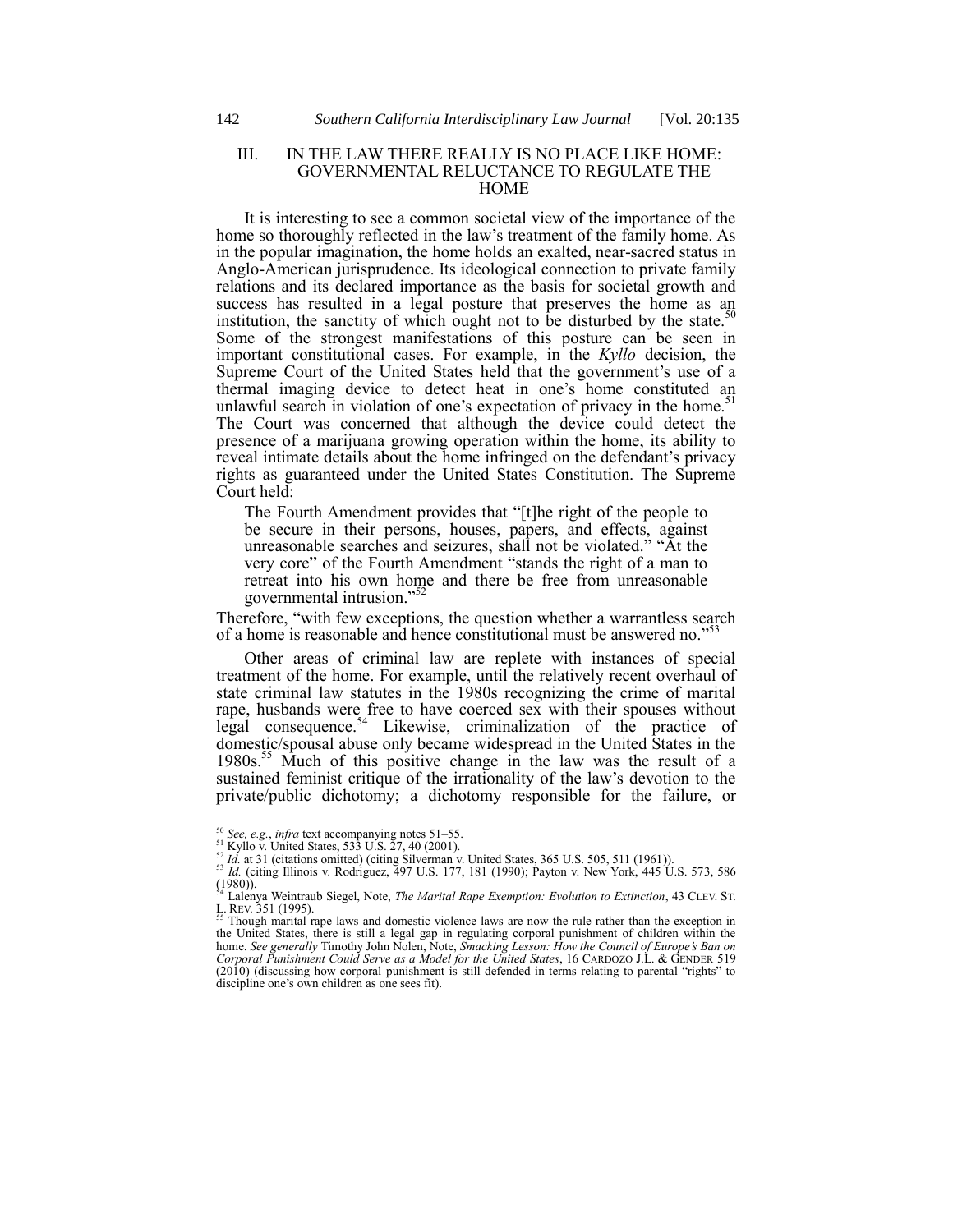indeed refusal, of the state to intervene in household disputes in which women and children were subjected to mental abuse and physical and sexual violence.<sup>56</sup>

<span id="page-8-1"></span>In addition, in the area of employment law, the home has occupied a double status. On the one hand, it is a place of refuge from the outside world. It is where families have a degree of privacy and protection from governmental intrusion in order to operate unencumbered while raising the next generation, providing physical and emotional comfort and support to household members, and carrying on the process of religious and cultural teaching. On the other hand, the home is often the site of employment relations. 57

<span id="page-8-0"></span>The importance of this cannot be underestimated because the law's treatment of the home in many ways contrasts with its treatment of the workplace. Typically, the workplace brings to mind some form of employment done outside the home, in the public sphere. Consequently, it is generally accepted that the government has a role in regulating the workplace in order to prevent harassment, discrimination, abuse, and grievous forms of exploitation.<sup>58</sup> Thus, the public interest in regulating employment is clear because good working relations contribute to societal stability and well-being. When we think of the home, however, we think of it as a place of private, familial relations, not as a place of employment relations. For millions of Americans, however, the workplace is the home and the home is the workplace.<sup>59</sup> People who work in these private dwellings are as much workers as those who work outside the home and as such are entitled to some governmental protections against harmful working conditions.<sup>60</sup> The private sphere, therefore, is often someone else's public sphere accountable to governmental regulation.<sup>61</sup> "Nonetheless, where housework is done by a paid employee, its pubic nature is often obscured by a common understanding of the house as a private entity";<sup>62</sup> and thus it is shielded from government meddling. In *State v. Bachmann*, the court stated,

<sup>56</sup> *See generally* JEAN BETHKE ELSHTAIN, PUBLIC MAN, PRIVATE WOMAN: WOMEN IN SOCIAL AND POLITICAL THOUGHT 322-23 (1981) (critiquing and restructuring traditional notions of public and private); MARTHA ALBERTSON FINEMAN, THE NEUTERED MOTHER, THE SEXUAL FAMILY AND OTHER TWENTIETH CENTURY TRAGEDIES 180–92 (1995) (examining the traditional notion of family privacy in the context of single mothers); CATHERINE A. MACKINNON, FEMINISM UNMODIFIED: DISCOURSES ON LIFE AND LAW 93–102 (1987) (critiquing the "privacy doctrine"); Frances E. Olsen, *The Family and the Market: A Study of Ideology and Legal Reform*, 96 HARV. L. REV. 1497, 1509–13 (1983) (detailing the state's failure in the nineteenth century to intervene in the private family setting); Donna E. Young, *Working Across Borders: Global Restructuring and Women's Work*, 2001 UTAH L. REV. 1, 67 (2001) (examining the negative consequences of the law's adherence to the different spheres doctrine).

Statistics show that twenty-four percent of working adults do some or all of their work from home. *American Time Use Survey—2009 Results*, BUREAU OF LABOR STATISTICS (June 22, 2010), http://www.bls.gov/news.release/atus.nr0.htm.

<sup>58</sup> *See, e.g.*, Title VII of the Civil Rights Act of 1964, 42 U.S.C. § 2000e (2010).

<sup>59</sup> *American Time Use Survey—2009 Results, supra* not[e 57](#page-8-0)*.*

 $60$  For two cases involving serious abuse of a domestic worker see Tabion v. Mufti, 73 F.3d 535 (4th Cir. 1996) and United States v. Alzanki, 54 F.3d 994 (1st Cir. 1995).

<sup>&</sup>lt;sup>61</sup> See Young, *supra* note [56](#page-8-1) (examining the regulation of domestic work and explaining the difficulty domestic workers find themselves when they "work in what is simultaneously their workplace (the domestic worker's public sphere) and someone else's home (her employer's private sphere)").<br><sup>62</sup> *Id*. at 20–21.